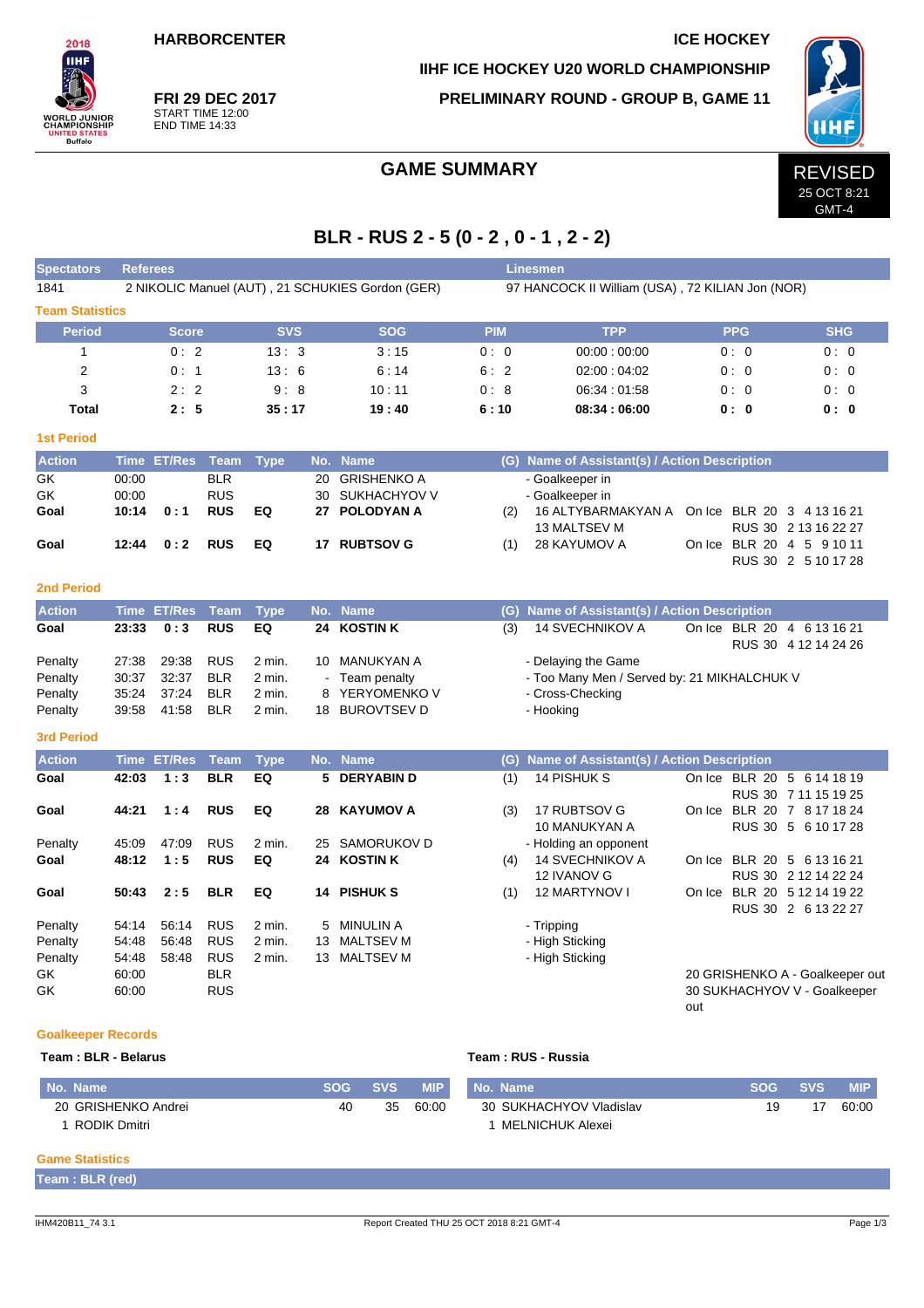



## **FRI 29 DEC 2017** START TIME 12:00 END TIME 14:33

# **IIHF ICE HOCKEY U20 WORLD CHAMPIONSHIP PRELIMINARY ROUND - GROUP B, GAME 11**



|               | Head Coach: FAIKOV Yuri    |   |          |             |          |                |          |                   |            |   |                | <b>Shots on Goal</b> |    |       |      |                      |      | Time on Ice |                |    |            |
|---------------|----------------------------|---|----------|-------------|----------|----------------|----------|-------------------|------------|---|----------------|----------------------|----|-------|------|----------------------|------|-------------|----------------|----|------------|
| No. Pos. Name |                            | G | Α        | P           |          |                |          | $PIM FO+FO-FO+/-$ | FO%        |   | $\overline{2}$ | 3 OT TS              |    | $+/-$ |      | $\overline{2}$       | 3    | <b>OT</b>   | <b>TOT SHF</b> |    | <b>AVG</b> |
| 4 D           | SOKOLOVSKI Vladislav       | 0 | 0        | 0           | 0        | 0              | 0        | 0                 | 0.00       | 0 | 0              | 0                    | 0  | $-3$  | 5:38 | 7:36                 | 2:53 |             | 16:07          | 20 | 0:48       |
| 7 F           | <b>BOVBEL Viktor</b>       | 0 | 0        | 0           | 0        | $\overline{7}$ | 1        | 6                 | 87.50      | 0 | 0              | 1                    | 1  | -1    |      | 4:49 5:57 8:20       |      |             | 19:06          | 22 | 0:52       |
| 17 F          | SHARANGOVICH Yegor +A      | 0 | 0        | 0           | 0        | 10             | 12       | $-2$              | 45.45      | 0 | 0              | 1                    | 1  | -1    |      | 5:13 7:00 9:39       |      |             | 21:52          | 22 | 0:59       |
| 18 D          | <b>BUROVTSEV Dmitri</b>    | 0 | 0        | 0           | 2        | 0              | $\Omega$ | 0                 | 0.00       | 0 | 0              | $\Omega$             | 0  | 0     |      | 5:19 4:57 4:10       |      |             | 14:26          | 17 | 0:50       |
| 24 F          | SUSHKO Maxim +C            | 0 | $\Omega$ | 0           | 0        | 0              | 0        | 0                 | 0.00       | 0 |                | 2                    | 3  | -1    |      | 5:50 7:5210:22       |      |             | 24:04          | 26 | 0:55       |
| 5 D           | <b>DERYABIN Dmitri</b>     | 1 | 0        | -1          | 0        | 0              | 0        | 0                 | 0.00       |   |                | 2                    | 4  | 0     |      | 5:19 5:03 5:13       |      |             | 15:35          | 19 | 0:49       |
| 8<br>D        | YERYOMENKO Vladislav       | 0 | 0        | 0           | 2        | 0              | 0        | 0                 | 0.00       | 0 |                | 1                    | 2  | -1    |      | 6:58 7:2410:40       |      |             | 25:02          | 26 | 0:57       |
| 12 F          | MARTYNOV Igor              | 0 | 1        | 1           | 0        | 0              | 0        | 0                 | 0.00       | 0 | 0              | 0                    | 0  | $+1$  |      | 5:15 4:31 6:18       |      |             | 16:04          | 20 | 0:48       |
| 14 F          | <b>PISHUK Sergei</b>       |   | 1        | 2           | 0        | 1              | 7        | -6                | 12.50      | 0 | 0              | 1                    |    | $+2$  |      | 5:59 3:28 2:39       |      |             | 12:06          | 19 | 0:38       |
| 19 F          | DROZDOV Ivan               | 0 | 0        | $\Omega$    | 0        | 4              | 4        | 0                 | 50.00      | 0 | 0              | $\Omega$             | 0  | $+2$  |      | 7:03 5:19 6:17       |      |             | 18:39          | 20 | 0:55       |
| 3 D           | <b>GOSTEV Andrei</b>       | 0 | 0        | 0           | 0        | 0              | 0        | 0                 | 0.00       | 0 | 0              |                      |    | -1    |      | 5:41 4:54 3:33       |      |             | 14:08          | 17 | 0:49       |
| 6 D           | <b>MARTYNYUK Vladislav</b> | 0 | 0        | 0           | 0        | 0              | 0        | 0                 | 0.00       | 0 | 0              | 0                    | 0  | -1    |      | 5:53 7:30 2:58       |      |             | 16:21          | 21 | 0:46       |
| 9 F           | LITVINOV IIya +A           | 0 | 0        | 0           | 0        | 4              | 5        | $-1$              | 44.44      | 1 | 0              | $\Omega$             | 1  |       |      | 3:59 5:28 8:34       |      |             | 18:01          | 19 | 0:56       |
| 10 F          | RYADCHENKO Vladislav       | 0 | 0        | 0           | 0        | 0              | 0        | $\Omega$          | 0.00       | 0 | 1              | 1                    | 2  | -1    |      | 3:50 2:16 2:07       |      |             | 8:13           | 12 | 0:41       |
| 11 F          | LUKASHEVICH Alexander      | 0 | $\Omega$ | 0           | 0        | 1              | 0        |                   | 1 100.00   |   |                | $\Omega$             | 2  | -1    |      | 3:59 2:37 5:00       |      |             | 11:36          | 17 | 0:40       |
| 13 F          | <b>ASTASHEVICH Arseni</b>  | 0 | 0        | 0           | 0        | 0              | 0        | 0                 | 0.00       | 0 |                | $\Omega$             | 1  | $-3$  |      | 4:48 2:57 2:11       |      |             | 9:56           | 13 | 0:45       |
| 16 F          | <b>GRINKEVICH Dmitri</b>   | 0 | 0        | 0           | 0        | 4              | 5        | $-1$              | 44.44      | 0 | 0              | 0                    | 0  | $-3$  |      | 5:08 2:59 1:36       |      |             | 9:43           | 13 | 0:44       |
| 21 F          | MIKHALCHUK Vladislav       | 0 | 0        | $\mathbf 0$ | 0        | 0              | 0        | 0                 | 0.00       | 0 | 0              | 0                    | 0  | -3    |      | 3:07 4:55            | 1:32 |             | 9:34           | 13 | 0:44       |
| 22 D          | <b>GABRUS Vladislav</b>    | 0 | 0        | 0           | 0        | 0              | 0        | 0                 | 0.00       | 0 | 0              | 0                    | 0  | $+1$  |      | 4:26 1:36 3:24       |      |             | 9:26           | 13 | 0.43       |
| 26 F          | <b>ANISIMOV Nazar</b>      | 0 | $\Omega$ | $\Omega$    | $\Omega$ | 0              | 0        | 0                 | 0.00       | 0 | 0              | $\Omega$             | 0  | 0     |      | $0:00$ $0:00$ $0:00$ |      |             | 0:00           | 0  | 0:00       |
| GK<br>1       | <b>RODIK Dmitri</b>        | 0 | 0        | 0           | 0        |                |          |                   |            | 0 | 0              | 0                    | 0  |       |      |                      |      |             |                |    |            |
| 20 GK         | GRISHENKO Andrei (BP)      | 0 | 0        | 0           | 0        |                |          |                   |            | 0 | 0              | 0                    | 0  |       |      |                      |      |             |                |    |            |
| Total         |                            | 2 | 2        | 4           | 4        | 31             | 34       |                   | $-3$ 47.69 | 3 | 6              | 10                   | 19 |       |      |                      |      |             |                |    |            |

|                           | Team: RUS (white)         |          |                |                |                |          |          |                   |          |              |                      |                |                |       |  |                |      |           |            |            |            |  |
|---------------------------|---------------------------|----------|----------------|----------------|----------------|----------|----------|-------------------|----------|--------------|----------------------|----------------|----------------|-------|--|----------------|------|-----------|------------|------------|------------|--|
| Head Coach: BRAGIN Valeri |                           |          |                |                |                |          |          |                   |          |              | <b>Shots on Goal</b> |                |                |       |  | Time on Ice    |      |           |            |            |            |  |
| No. Pos. Name             |                           | G.       | A              | P              |                |          |          | PIM FO+ FO- FO+/- | FO%      |              | 2 <sup>1</sup>       |                | 3 OT TS        | $+/-$ |  | $\overline{2}$ | 3    | <b>OT</b> | <b>TOT</b> | <b>SHF</b> | <b>AVG</b> |  |
| 5 D                       | <b>MINULIN Artyom</b>     | 0        | 0              | 0              | 2              | 0        | 0        | 0                 | 0.00     | 0            | 1                    | 0              |                | $+2$  |  | 4:45 6:28 6:58 |      |           | 18:11      | 23         | 0:47       |  |
| D<br>6                    | ZAITSEV Yegor +C          | 0        | 0              | 0              | 0              | 0        | 0        | 0                 | 0.00     | 0            | 0                    | 1              | 1              | 0     |  | 5:44 3:39      | 7:21 |           | 16:44      | 22         | 0:45       |  |
| 10 F                      | <b>MANUKYAN Artyom</b>    | 0        | 1              | 1              | 2              | 0        | 2        | $-2$              | 0.00     | 0            | 3                    | 2              | 5              | $+2$  |  | 5:04 5:44 4:00 |      |           | 14:48      | 21         | 0:42       |  |
| 17 F                      | <b>RUBTSOV German</b>     |          | 1              | $\overline{2}$ | 0              | 6        | 11       | $-5$              | 35.29    | $\mathbf{1}$ | $\overline{2}$       | 1              | 4              | $+2$  |  | 5:34 6:20 6:57 |      |           | 18:51      | 24         | 0:47       |  |
| 28 F                      | <b>KAYUMOV Artur</b>      | 1        | 1              | $\overline{2}$ | 0              | $\Omega$ | $\Omega$ | 0                 | 0.00     | $\mathbf 0$  | $\overline{2}$       | 1              | 3              | $+2$  |  | 5:22 5:58 6:18 |      |           | 17:38      | 24         | 0:44       |  |
| 2 D                       | MAKEYEV Nikita +A         | 0        | 0              | 0              | 0              | 0        | 0        | 0                 | 0.00     |              | 0                    | 0              |                | $+2$  |  | 5:55 4:51 3:45 |      |           | 14:31      | 21         | 0:41       |  |
| 13 F                      | MALTSEV Mikhail +A        | 0        | 1              | $\mathbf{1}$   | 4              | 10       | 4        | 6                 | 71.43    | 3            | 0                    | 0              | 3              | 0     |  | 4:11 6:22 3:39 |      |           | 14:12      | 21         | 0:40       |  |
| 16 F                      | ALTYBARMAKYAN Andrei      | 0        | 1              | 1              | 0              | 0        | 0        | 0                 | 0.00     | $\mathbf{1}$ | 0                    | 0              | 1              | $+1$  |  | 4:41 4:13 1:58 |      |           | 10:52      | 15         | 0:43       |  |
| 22 D                      | KNYZHOV Nikolai           | 0        | 0              | 0              | 0              | 0        | 0        | 0                 | 0.00     | 0            | $\overline{2}$       | 0              | 2              | $+1$  |  | 4:21 5:47 3:24 |      |           | 13:32      | 17         | 0:47       |  |
| 27 F                      | POLODYAN Alexei           | 1        | $\mathbf 0$    |                | 0              | 0        | 0        | 0                 | 0.00     | 1            |                      | 0              | $\overline{2}$ | 0     |  | 4:16 4:04 1:41 |      |           | 10:01      | 16         | 0:37       |  |
| 7 F                       | <b>SOKOLOV Dmitri</b>     | 0        | 0              | 0              | 0              | 0        | 0        | 0                 | 0.00     | 2            |                      | 0              | 3              | -1    |  | 4:54 4:36 3:11 |      |           | 12:41      | 16         | 0:47       |  |
| 11 F                      | <b>ABRAMOV Vitali</b>     | 0        | 0              | 0              | 0              | 1        | 1        | 0                 | 50.00    | 1            | 0                    | 1              | 2              | -1    |  | 7:18 5:06 3:26 |      |           | 15:50      | 17         | 0:55       |  |
| 15 D                      | YELIZAROV Anatoli         | 0        | 0              | 0              | 0              | 0        | 0        | 0                 | 0.00     | 0            | 0                    | $\overline{2}$ | 2              | -1    |  | 5:36 2:32 5:10 |      |           | 13:18      | 17         | 0:46       |  |
| 19 F                      | SHOLOKHOV Marsel          | 0        | 0              | 0              | 0              | 12       | 5        |                   | 70.59    | 0            | 0                    | 0              | 0              | -1    |  | 6:23 5:26 4:41 |      |           | 16:30      | 21         | 0:47       |  |
| 25 D                      | <b>SAMORUKOV Dmitri</b>   | 0        | 0              | 0              | $\overline{2}$ | 0        | $\Omega$ | $\Omega$          | 0.00     | 1            | 0                    | $\Omega$       | 1              | $-1$  |  | 7:02 3:59 4:57 |      |           | 15:58      | 19         | 0:50       |  |
| 4 D                       | <b>SHEPELEV Alexander</b> | 0        | 0              | 0              | 0              | 0        | 0        | 0                 | 0.00     | 0            | 0                    | 1              | 1.             | $+1$  |  | 3:12 4:31 3:57 |      |           | 11:40      | 19         | 0:36       |  |
| 12 F                      | <b>IVANOV Georgi</b>      | 0        | 1              | 1              | 0              | 5        | 7        | $-2$              | 41.67    | 0            | 0                    | 0              | 0              | $+2$  |  | 3:34 2:33 5:05 |      |           | 11:12      | 19         | 0:35       |  |
| 14 F                      | <b>SVECHNIKOV Andrei</b>  | 0        | $\overline{2}$ | $\overline{2}$ | $\mathbf 0$    | 0        | 0        | $\Omega$          | 0.00     | 0            | 0                    | 0              | 0              | $+2$  |  | 3:32 2:56 3:20 |      |           | 9:48       | 16         | 0:36       |  |
| 24 F                      | KOSTIN Klim (BP)          | 2        | $\mathbf 0$    | $\overline{2}$ | 0              | 0        | 1        | $-1$              | 0.00     | 2            | $\overline{2}$       | 1              | 5              | $+2$  |  | 4:39 5:56 6:36 |      |           | 17:11      | 25         | 0:41       |  |
| 26 D                      | <b>SYOMIN Vladislav</b>   | $\Omega$ | $\mathbf 0$    | 0              | 0              | 0        | $\Omega$ | $\Omega$          | 0.00     | 2            | 0                    | 1              | 3              | $+1$  |  | 2:52 5:31      | 4:02 |           | 12:25      | 21         | 0:35       |  |
| 1 GK                      | <b>MELNICHUK Alexei</b>   | 0        | 0              | 0              | 0              |          |          |                   |          | 0            | 0                    | 0              | 0              |       |  |                |      |           |            |            |            |  |
| 30 GK                     | SUKHACHYOV Vladislav      | 0        | 0              | 0              | 0              |          |          |                   |          | 0            | $\Omega$             | $\Omega$       | $\mathbf 0$    |       |  |                |      |           |            |            |            |  |
| <b>Total</b>              |                           | 5        | 8              | 13             | 10             | 34       | 31       |                   | 3, 52.31 | 15           | 14                   | 11             | 40             |       |  |                |      |           |            |            |            |  |